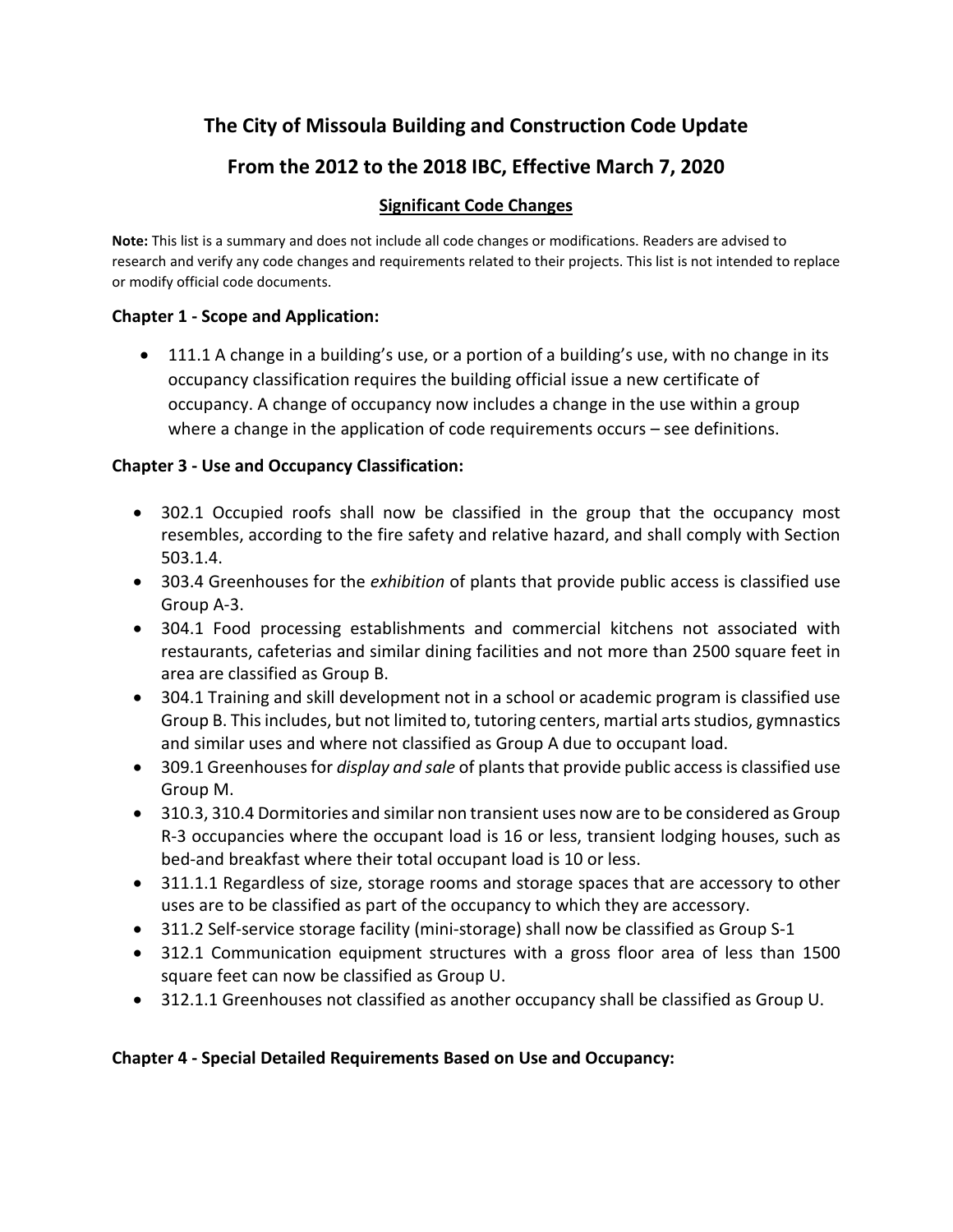- 403.2.1.1 The reduction in the minimum required fire resistance ratings for certain building elements of high rise buildings is no longer applicable to Group H-2,H-3 and H-5
- 404.6 A fire barrier is not required between the atrium and the adjoining spaces where the atrium is not required to be provided with a smoke control system.
- 404.9, 404.10 The three distinct travel distance conditions that could potentially occur for areas open to an atrium are now each addressed individually in order to clarify their application.
- 406.1 Provisions specific to motor vehicle related occupancies have been aggregated to this section.
- 406.3.1 Group U private garages in now limited to 1000 square feet, however multiple Group U private garages are permitted in the same building provided they are compartmentalized by minimum 1 hour fire separations.
- 407.2.5 Shared living spaces, group meeting areas and multipurpose therapeutic spaces are now permitted to be open to corridors in Group I-2, Condition 1 nursing homes provided five specific conditions are met.
- 407.2.6 A room or space containing a cooking facility with domestic cooking appliances is now permitted to be open to the corridor in a Group I-2, Condition 1 nursing home provided 13 specific conditions are met.
- 407.5 The allowance for larger smoke compartments in hospitals and other Group I-2 occupancies has now been modified to only include compartments containing single patient sleeping rooms and suites, as well as those compartments without patient sleeping rooms. Smoke compartments shall not be more than 22,500 square feet in Group I-2. See exceptions for larger areas.
- 407.5.4 Group I-2 occupancies, any smoke compartment that does not have an exit from the compartment must now provide direct access to a minimum of two adjacent smoke compartments.
- 420.10 The installation and use of domestic cooking appliances are now regulated in both common areas and sleeping rooms of Group R-2 college dormitories.
- 427.1 IFC medical gas requirements have been replicated in this section.

# **Chapter 5 - General Building Heights and Areas:**

- 503 The provisions regulating building height and area limitations have been extensively revised with no change in technical application in order to provide an increased degree of user friendliness and technical consistency. Table 503 has been reformatted as Table 506.2.
- 503.1 The use of fire walls is now strictly limited to only the determination of permissible types of construction, based upon allowable building area and height.
- 503.1.4 New criteria are now provided establishing the appropriate methodology in regulation of building height in stories above grade plane where one or more occupancies is located on the roof.
- Tables 504.3 and 504.4 have been reformatted.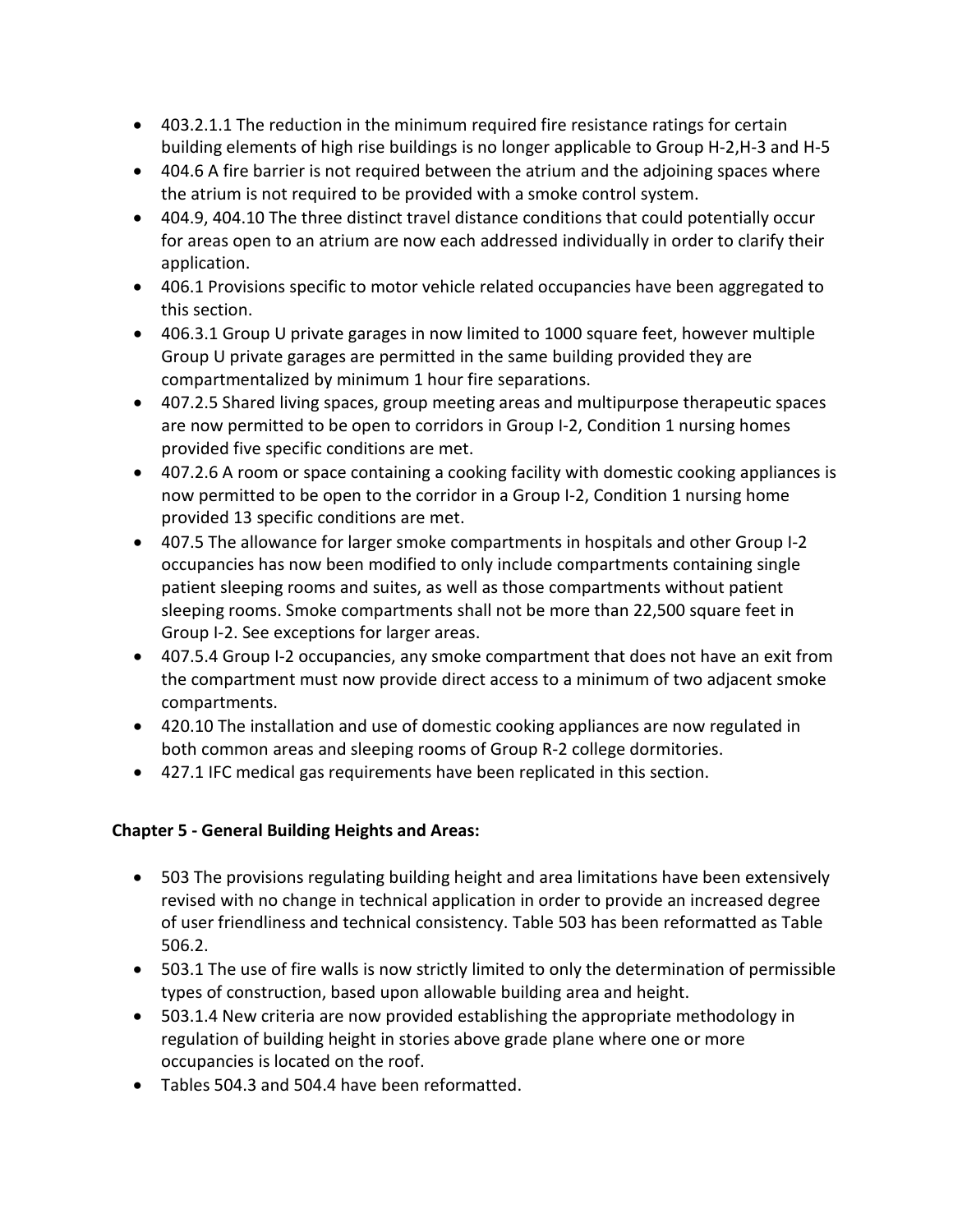- 505.2.1.1 Where both a mezzanine and an equipment platform are located in the same room, the general limitation for mezzanines cannot be exceeded when applying the twothirds allowance.
- 505.2.3 Ex. 2 A mezzanine can be enclosed if two or more exits or access to exits is provided.
- 506.2 The tabular allowable area for non-sprinklered single story greenhouses classified as Group U occupancies has been substantially increased for Type VB buildings to be consistent with those greenhouses classified as Group B, M, F-2 and E.
- 507.4 The sprinkler omission permitted for indoor participant sport areas of unlimited area Group A-4 buildings is now clearly not applicable to storage rooms, press boxes, concession areas, and other ancillary spaces.
- 508.3.1.2 Additional limitations have now been established in mixed occupancy buildings regulated under the non-separated occupancy provisions where one of the occupancies involved is a Group I-2, Condition 2 hospital use.
- 508.4.1 New provisions in Section 508.4.1 and Table 508.4 clarify that the fire separations used for mixed occupancy purposes and those used for fire area purposes address different concerns, and as such the most restrictive fire resistance rated conditions shall apply.
- 509 The current description in Table 509 regulating incidental uses in regard to rooms containing stationary storage battery systems has been revised to allow for ongoing consistency with the IFC. In addition, a new entry dealing with rooms housing electrical installations and transformers references applicable provisions in NEC.
- 510.2 In the special provisions of Section 510.2 addressing pedestal buildings, there is no longer a limit of one story above grade for that portion of the structure below the 3-hour horizontal separation.
- 510.2 Vertical offsets are permitted in the horizontal fire resistance rated separation mandated for "podium buildings" provided the minimum required fire resistance rating is maintained for the offsets and their supporting elements.

# **Chapter 6 - Types of Construction:**

- 601 All portions of the roof construction, including primary structural frame members such as girders and beams, are now selectively exempted from fire resistance requirements based on Table 601 where every portion of the roof construction is at least 20 feet above any floor below.
- 602 Where the building under construction is of Type IIB or Type VB constructions and houses a Group R-3 occupancy, it has been clarified that no fire resistance rating is required for exterior walls due to location on the lot where the fire separation distance is a minimum of 5 feet.
- 602.3, 602.4.1 It has now been clarified that fire retardant treated wood sheathing, as well as wood framing, is permitted within exterior walls of Type III and IV buildings where the wall assembly does not exceed a 2-hour rating.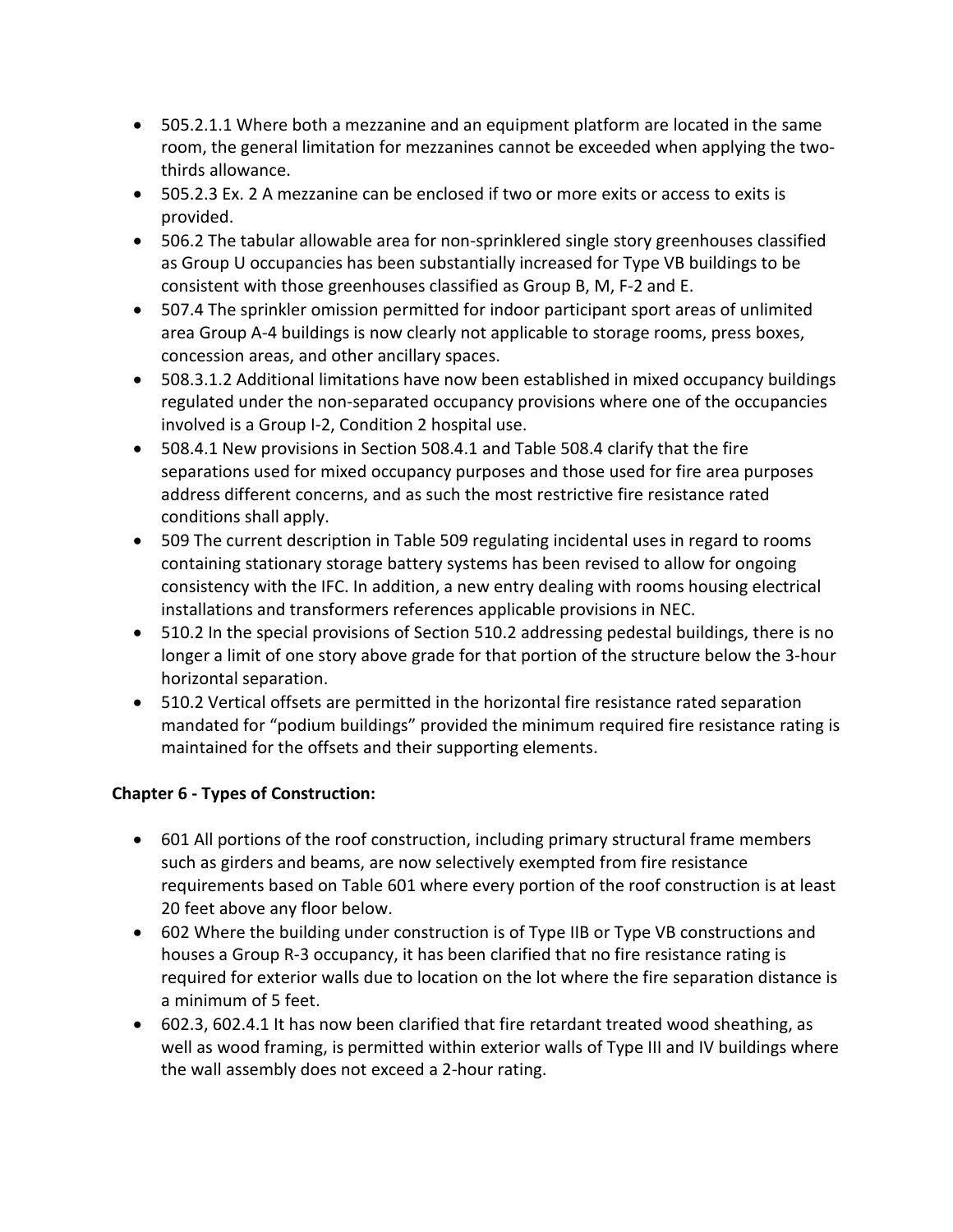• 602.4.2 Cross-laminated timber is now permitted within the exterior walls of Type IV buildings where protected by one of the three specified materials.

### **Chapter 7 - Fire and Smoke Protection Features:**

- 704.2, 704.4.1 In walls of light-frame construction where primary structural frame members require fire-resistive protection, columns extending only between the bottom and top plates do not need to be provided with individual encasement protection.
- 705.2 The minimum required clearance between the edge of a projection and the line used to determine the fire separation distance has been decreased.
- 705.2.3, 705.2.3.1 Construction requirements for balconies, porches, decks, bay windows, and oriel windows have been relocated from Section 1406 (Combustibles Materials on the Exterior Side of Exterior Walls) to Section 705.2.3 (Combustible Projections).
- 705.8.1 The allowable area of openings in fire-resistance-rated exterior walls is to be based on the fire separation distance for each story, determined individually, in the same manner as applied in the determination of the required wall rating.
- 706.1.1 Construction as a fire wall is no longer required for a party wall provided the aggregate height and area of the buildings on each side of the party wall are compliant with Chapter 5 and applicable easements and agreements are established addressing the maintenance of all fire and life safety systems of both buildings.
- 706.2 Floor and roof sheathing is permitted to continue through double fire wall assemblies where sheathing does not exceed ¾" thick.
- 708.4 The continuity requirements for fire partitions have been reformatted to provide for increased clarity of their construction requirements.
- 708.4.2 Fireblocking and draftstopping requirements for fire partitions of combustible construction have been consolidated and modified.
- 713.8.1 Membrane penetrations not related to the purpose of a shaft enclosure are no longer prohibited from penetrating the outside of the enclosure.
- 716.2.6.5 Self-closing doors that are not also required to be automatic closing are now permitted to be equipped with delayed-action closers.
- 717.3.2.4 Corridor dampers are required in duct penetrations for corridor lids constructed with a horizontal wall assembly.

# **Chapter 8 - Interior Finishes:**

- 803.1.1, 803.1.2 Interior wall and ceiling finish testing criteria have been reorganized to enhance their application and enforcement.
- 803.3 Materials considered heavy timber construction must now comply with interior finish requirements where exposed in interior exit stairways and exit passageways.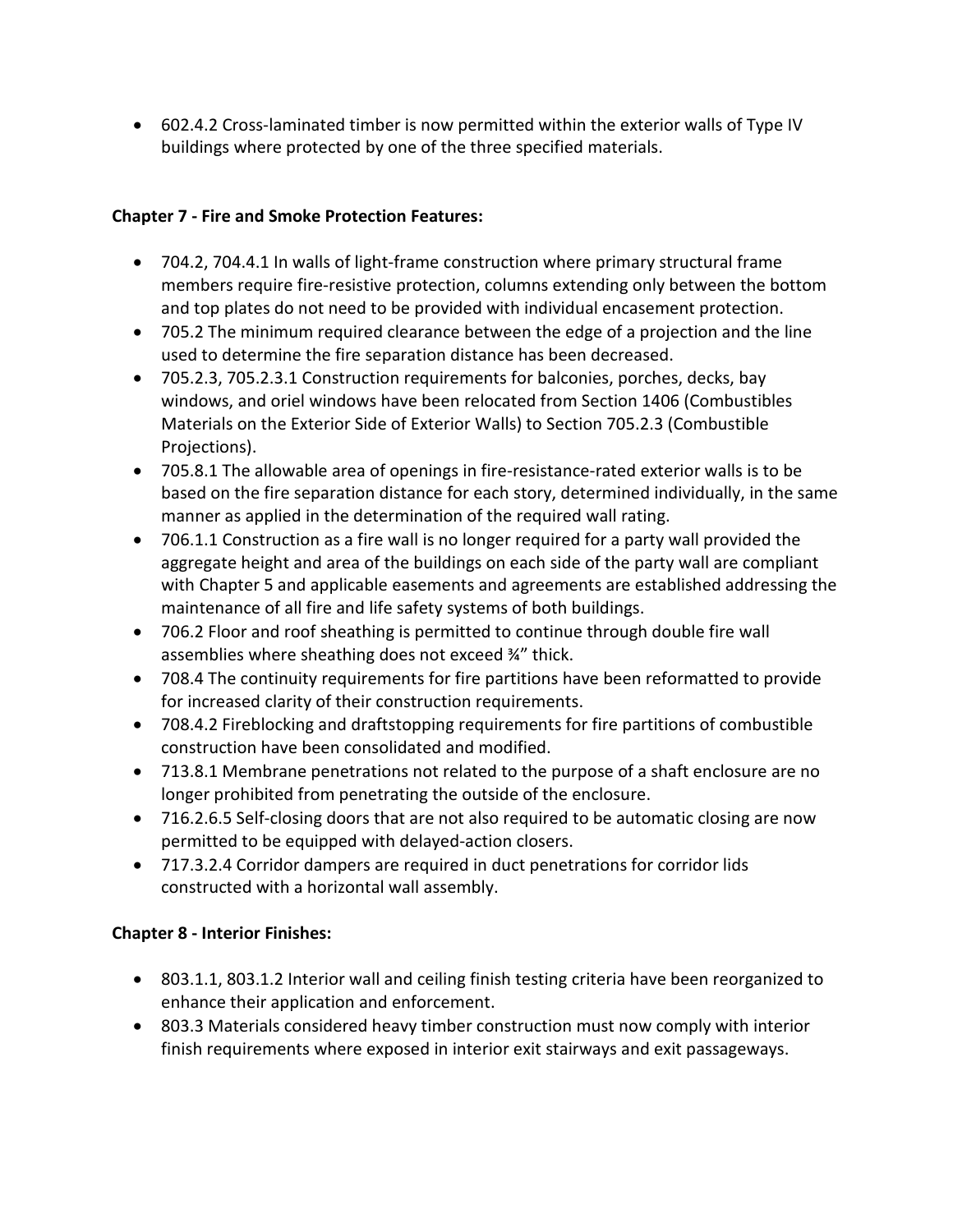• 803.11, 803.12 Specific flame spread testing provisions have been added to the IBC to address the use of factory-produced laminated products with a wood substrate as well as facings and wood veneers applied over wood substrate on site.

#### **Chapter 9 - Fire Protection Systems:**

- 901.6.2 Test criteria have been added to the code with a reference to new NFPA 4, Standard for Integrated Fire Protection and Life Safety System Testing, to ensure that where multiple fire protection systems or life safety systems are integrated, the acceptance process and subsequent testing must evaluate all of the integrated systems as a whole.
- 902 A number of prescriptive requirements have been added regulating the design and construction of automatic sprinkler system riser rooms and fire pumps.
- 903.2.1 The extent to which automatic sprinkler systems are required in multistory Group A occupancies has been clarified.
- 903.2.1.6 An automatic sprinkler system is required to be installed in a building when the roof is used for a Group A-2 occupancy with an occupant load exceeding 100, or other Group A occupancies with an occupant load exceeding 300.
- 903.2.1.7 Where small Group A fire areas share a common means of egress, the occupant load of the spaces must now be added together to determine if a sprinkler system is required.
- 903.2.3 Group E educational occupancies require sprinklers where located on a floor other than the level of exit discharge or where the fire area occupant load is 300 or more.
- 903.3.1.2.1 Where nonrated Balconies with similar combustible projections of dwelling and sleeping units are permitted in Type IIIA and VA buildings, it has been clarified that the sprinkler protection is to be extended to the area of the projections.
- 903.3.1.2.2 NFPA 13R sprinkler protection must be extended to open ended corridors and associated exterior stairways – an open breezeway is an interior portion of the building.
- 903.3.1.2.3 Sprinkler protection or acceptable alternative methods for the protection of attics are now addressed for mid-rise buildings housing multi-family occupancies and equipped with an NFPA 13R sprinkler system.
- 904.12 The installation of fire-extinguishing systems as protection for commercial cooking operations must now also comply with NFPA 96. In addition, commercial cooking systems are now permitted to be protected with a water mist fire-extinguishing system complying with NFPA 750.
- 904.13 Where domestic-type cooking operations are present in Group I-1 occupancies and college dormitories classified as Group R-2, an automatic fire-extinguishing system is now mandated in conjunction with the required hood over any cooktop or range.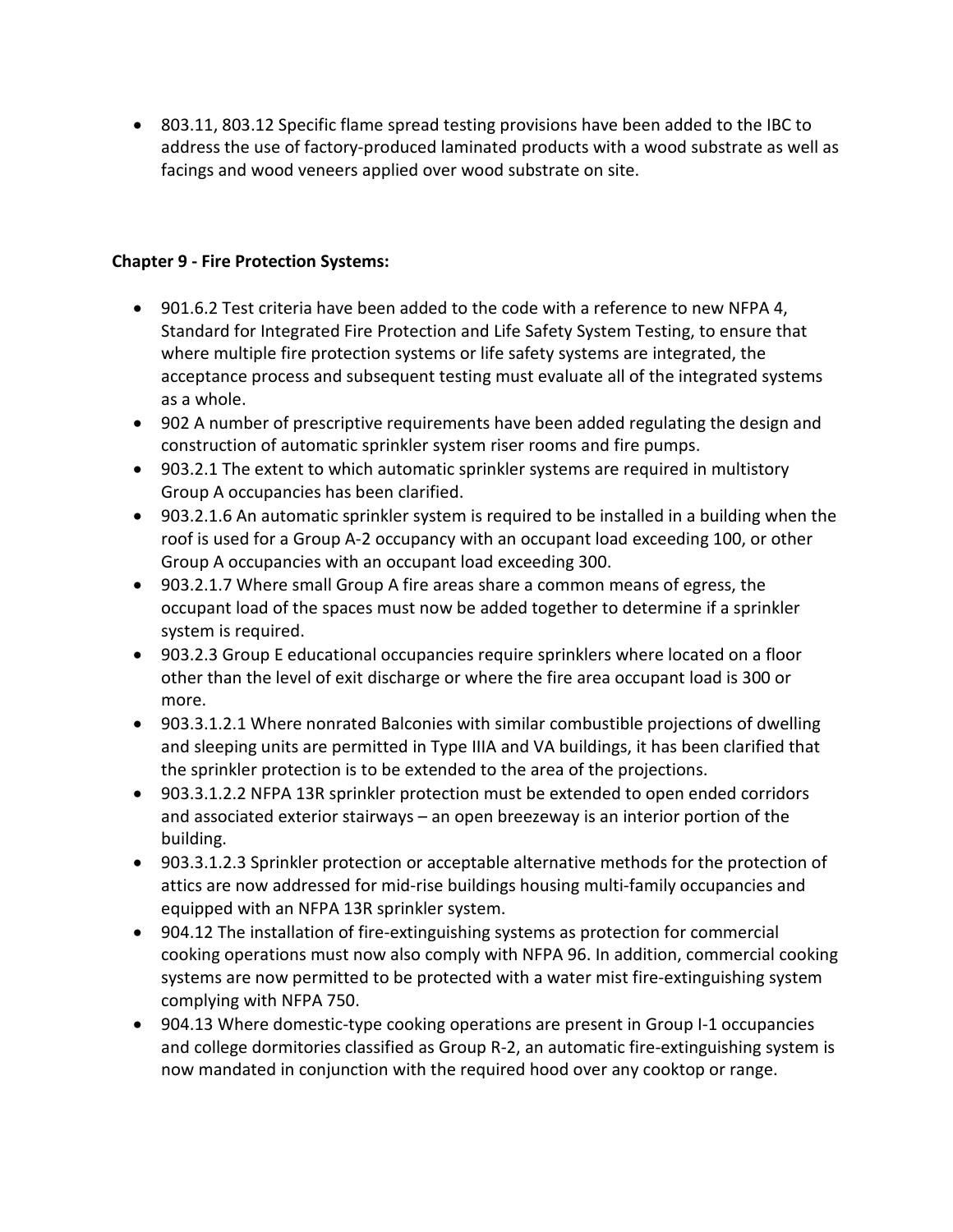- 904.14 The installation, inspection, testing, and maintenance of aerosol fire-extinguishing systems are now addressed through applicable references to Section 901 and 904.4 of the IBC and NFPA 2010, as well as the system's listing and manufacturer's instructions.
- 905.3.1 Standpipe protection is now required in those buildings having four or more stories above or below grade plane regardless of the vertical distance between the floor level of the highest story and the level of the fire department vehicle access.
- 905.4 Modifications have been made regarding the location of hose connections within interior exit stairway enclosures as well as the minimum number of connections required where open breezeways and open stairs are provided.
- 907.2.1 An additional criterion now mandates the installation of a manual fire alarm system where there is a Group A occupant load of more than 100 located above or below the level of exit discharge.
- 907.2.3 A manual alarm system in Group E occupancies is required where occupant load exceeds 50 and an emergency voice/alarm communication system is required when the occupant load exceeds 100.
- 907.2.10 The installation of a manual fire alarm system and an automatic smoke detection system is no longer required in Group R-4 occupancies.
- 910 Smoke and heat removal system technical requirements have been revised.
- 915 The carbon monoxide alarm provisions have been relocated, reformatted and revised; the scope has been modified to exclude Group I-3 occupancies while adding Group E occupancies.

# **Chapter 10 - Means of Egress:**

- 1004.5, 1004.8 The method of calculating occupant load in business and mercantile areas has been revised, which will typically result in reduced design occupant loads. However, higher design occupant loads can now be assigned to concentrated business areas such as telephone call centers and similar uses.
- 1006.2.1 Allowances for single-exit Group R spaces have been reformatted and the approach to accumulating occupant loads from adjacent rooms discharging through foyers and lobbies has been clarified.
- 1006.3, 1006.3.1 The determination of means of egress requirements has been clarified where the occupants must travel to an adjacent story to reach a complying exit or exits.
- 1007.1.2 Exit and exit access doorway separation measurement has been clarified.
- 1008.2.3 The introduction of illumination provisions specific to the exit discharge portion of the means of egress clarifies the extent of the illumination requirement. In addition, new language recognizes a long-held allowance for the use of safe dispersal areas and the necessary illumination where such areas are provided.
- 1008.3.5, 1008.2.2 In Group I-2 occupancies, the required minimum illumination level of 0.2 footcandle must now be available upon failure of a single lamp in a multi-lamp lighting unit.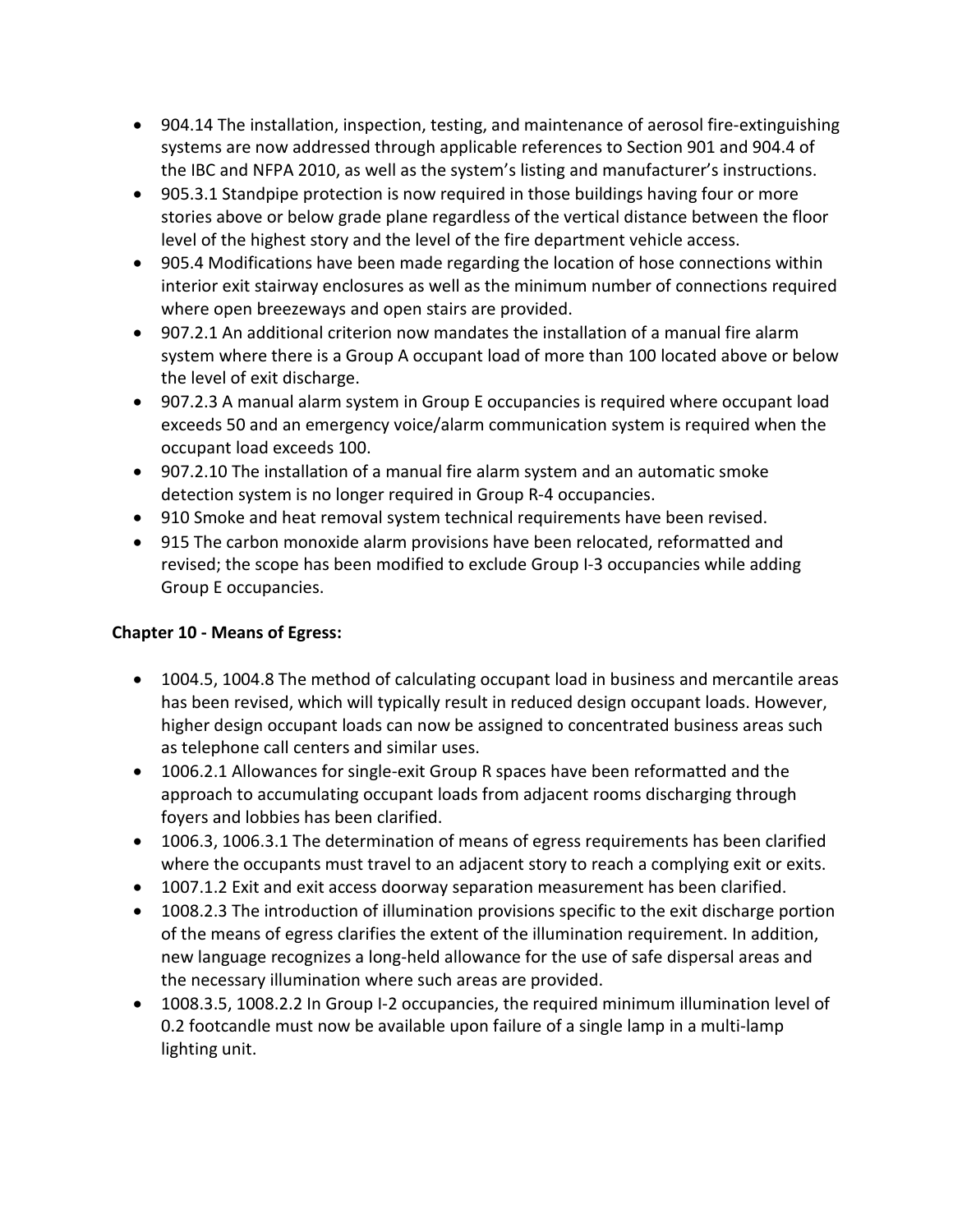- 1009.7.2 The fire-resistance-rated exterior wall with protected openings separation between a required exterior area of assisted rescue and the interior of the building is no longer mandated, provided the building is protected with an automatic sprinkler system.
- 1010.1.1 Provisions addressing limits to the width and height of door openings have been selectively reformatted and revised as necessary to correlate with the technical accessibility requirements of ICC A117.1.
- 1010.1.4.4 Guidance has been provided to allow for enhanced security measures on educational classrooms egress doors and yet still continue to comply with applicable means of egress requirements.
- 1010.1.9.8 The allowance for the use of delayed egress locking systems has been expanded to also include egress doors serving Group E classrooms with an occupant load of less than 50, as well as secondary exits or exit access serving courtrooms.
- 1010.1.9.12 Previously limited to only those stairways serving four or fewer stories, the allowance for stairway doors to be locked on the stairway side until simultaneously unlocked from a single by emergency personal is now applicable multi story conditions which are not considered as high-rise buildings.
- 10101.3.2 New conditions of use are now provided to the building official with criteria to evaluate security access turnstiles that are located in a manner to obstruct a means of egress.
- 1013.2 The permitted location for low-level exit signs selectively required in Group R-1 occupancies has been expanded to now allow the bottom of such sign to be mounted up to 18 inches above the floor.
- 1015.6, 1015.7 The prescriptive provisions addressing the installation of personal fall arrest/restraint anchorage where mechanical equipment or roof hatches are located close to a roof edge have now been deleted with simply a reference to the ANSI/ASSE Z 359.1 standard.
- 1017.3, 202 Additional language clarifies that the common path of egress travel limitations must be applied to each room or space on every story.
- 1023.3.1 Fire-resistance-rated separation is not required between an interior exit stairway and its exit passageway extension where both the stair enclosure and exit passageway are pressurized.
- 1023.5, 1024.6 Security system and two-way communication system components are now specifically permitted to penetrate the fire-resistance-rated enclosure of exit passageways, interior exit stairways, and interior exit ramps.
- 1025.1 Luminous egress path marking is no longer required in high-rise buildings classified as Group I-2, I-3, or I-4 occupancies.
- 1026.4, 1026.4.1 The method for determining the minimum required refuge area size where a horizontal exit has been provided has been modified to allow for a more appropriate determination of the occupant load assigned to the refuge area.
- 1029.6, 1029.6.3 The various assembly seating methods have been clarified through the introduction of a new definition for open-air assembly seating and an expanded definition for smoke-protected assembly seating.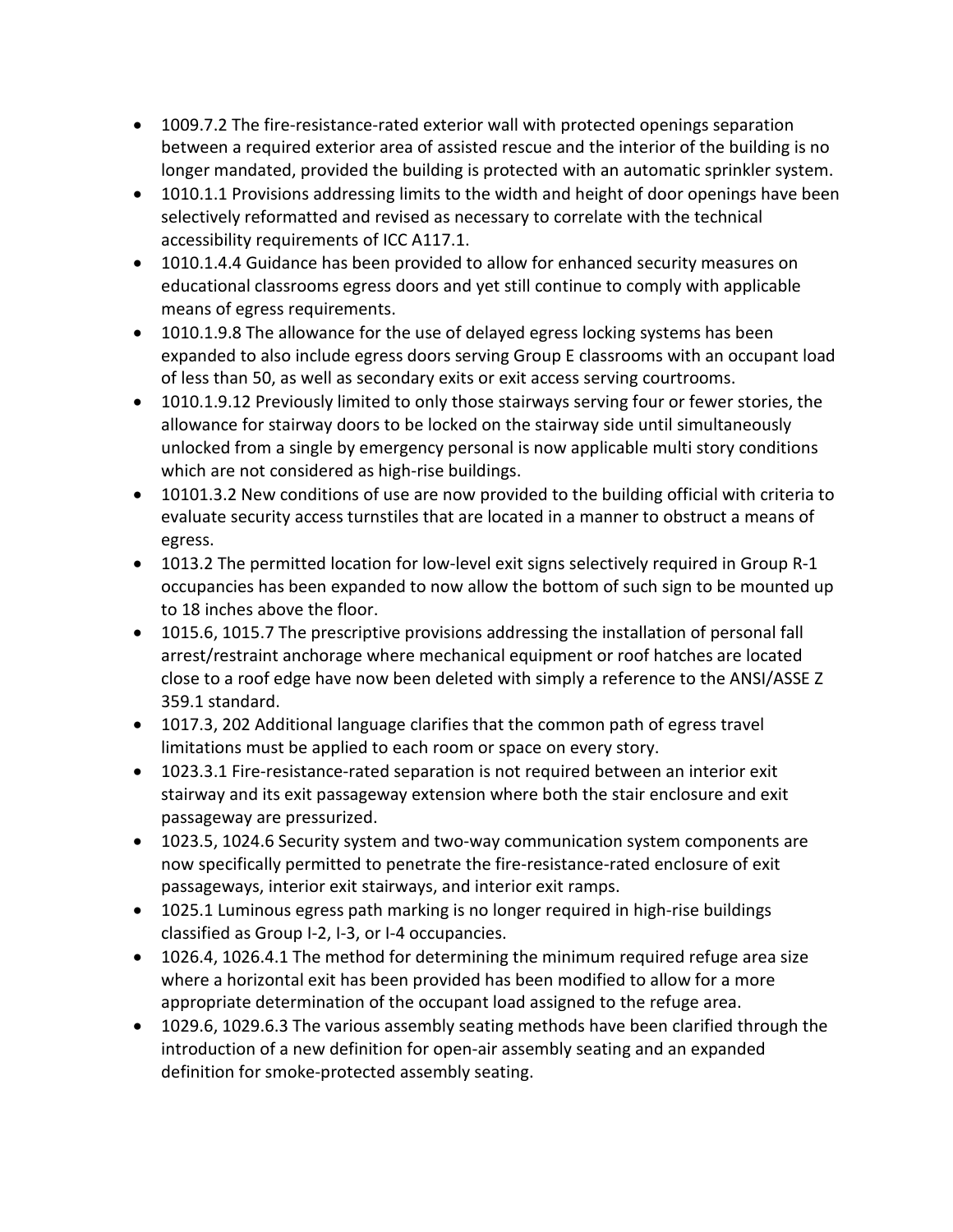• 1030.1 The occupancies where emergency openings are required have been clarified and the minimum number of required openings in a residential basement has been revised.

### **Chapter 11 - Accessibility:**

- 1103.2.8 Small areas used for religious ceremonies are exempt from the access requirements.
- 1103.2.14 Revised conditions have now been placed on the use of walk-in coolers and freezers exempted from accessibility provisions by requiring them to be accessed from only employee work areas and limiting the scope to only pieces of equipment.
- 1107.6.1.1 The method used to determine the required Group R accessible units within multiple buildings on a common site has been revised to consider the number of units per building in addition to the total on site. Buildings with more than 50 units are to provides accessible units within that building.
- 1109.2.1.2 Family or assisted-use toilet rooms may now also contain a child-height water closet and lavatory in order to provide a higher level of accommodation.
- 1110.4.13 Access to children's play areas is now specifically required where those areas contain play components.

### **Chapter 12 - Interior Environment:**

• 1206.2, 1206.3 A performance-based alternative approach for meeting the required sound transmission class ratings for unit separation walls and floor-ceiling assemblies in residential buildings has been introduced which allows for the use of an engineering analysis based upon a comparison to previously tested assemblies.

### **Chapter 14 - Exterior Walls:**

- 1402.2 The minimum required thickness of masonry and stone veneer weather coverings has been updated to align with current industry standards.
- 1404.18 Polypropylene siding is now specifically permitted for use on exterior walls of any type of construction when other provisions of the IBC allow its use.

# **Chapter 15 - Roof Assemblies and Rooftop Structures:**

- 1504.3.3 Metal roof shingles are now addressed separately from other metal panel roof systems with reference made to applicable standards for the labeling and testing of wind resistance for the shingles.
- 1507.1 Underlayment and ice barrier requirements have been relocated into one section instead of each roofing type sections.
- 1507.18 Building-integrated photovoltaic panel systems have specific requirements as a roof covering material in the IBC.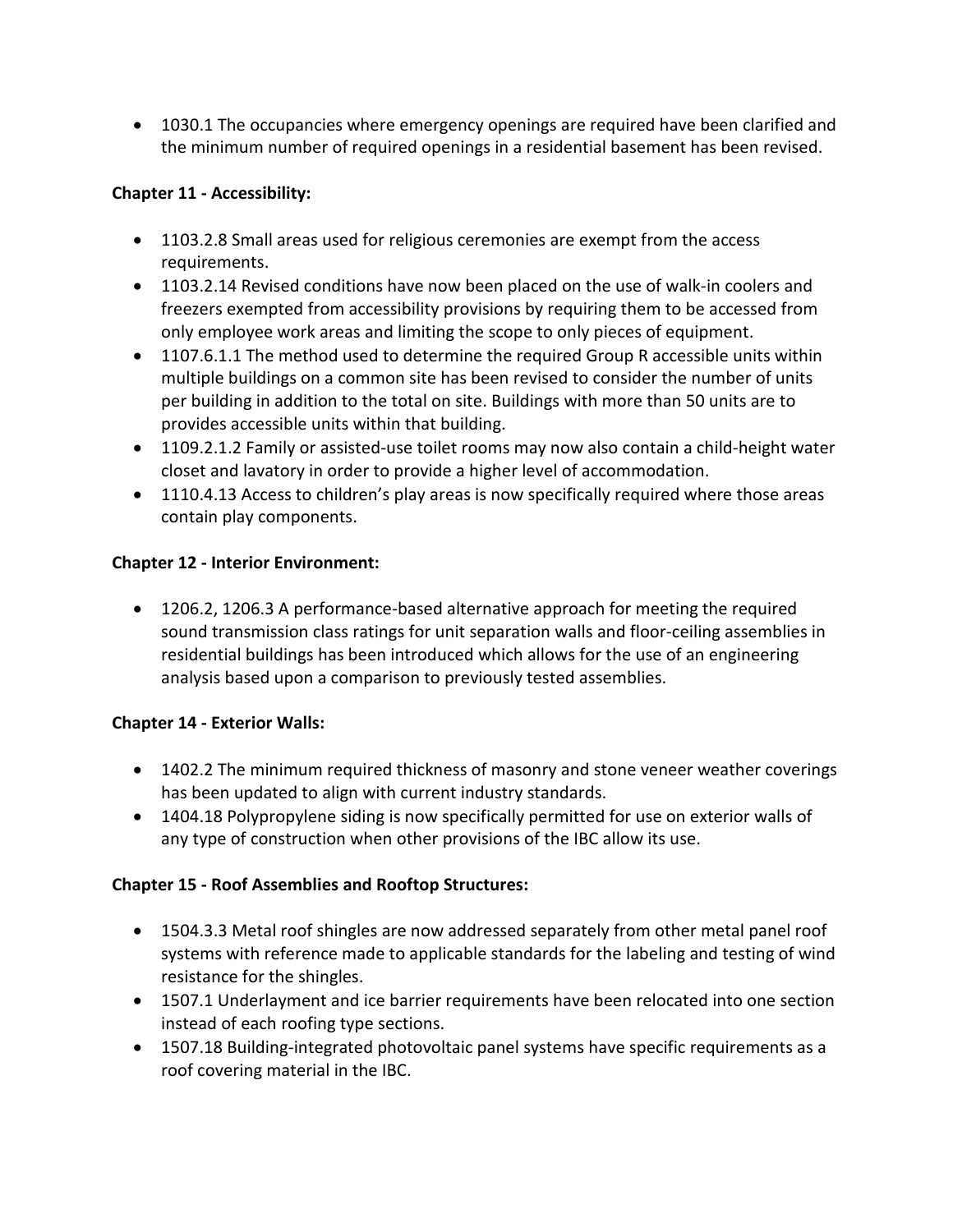### **Chapter 16 - Structural Design:**

- 1601.3 The construction document requirements for environmental and special loads have been updated for rain, snow and wind forces and their components.
- 1604.3.7 Limits to the deflection of framing which supports glazing have been added to Section 1604.3
- 1604.5.1 The provisions addressing multiple occupancies within a structure now include an exception exempting buildings in their entirety from needing to qualify as Risk Category IV buildings when a storm shelter is part of the structure.
- 1607.1 Table 1607.1 is now consistent with provisions in the 2010 and 2016 editions of ASCE 7 for minimum uniformly distributed live loads on decks and balconies by increasing the deck live load to one and one-half times the live load of the area served.
- 1607.1 Table 1607.1 now clarifies where heavy live loads of 100 psf or greater may be reduced.
- 1607.15.2 The minimum lateral load that fire walls are required to resist has been established at 5 psf.
- 1609 Wind speed maps have been updated.
- 1613.3.1 Seismic maps have been updated.

# **Chapter 17 - Structural Tests and Special Inspections:**

- 1704.6 Section 1704.6.1 has been added requiring structural observation of buildings that are considered a high-rise or assigned to Risk Category IV.
- 1705.5.2 Five-foot-tall wood trusses requiring permanent bracing now require a periodic special inspection to verify that the required bracing has been installed.
- 1705.12.1, 1705.13.1 The exceptions for special inspection of seismic force-resisting systems have been clarified for structures in moderate and high seismic regions.
- 1705.12.6 Section 1705.12.6 adds a provision for special inspection of minimum clearance of fire sprinkler components to mechanical, electrical and plumbing systems.

# **Chapter 18 - Soils and Foundations:**

- 1804.1 Underpinning requirements at excavations adjacent to exiting foundations has been added.
- 1804.4 As an exception, impervious surfaces are now allowed to slope less than 2% away from the building near doors to meet the egress requirements in Chapter 10.
- 1807.2 The requirement for consideration of a keyway in the sliding analysis of retaining walls has been deleted from Section 1807.2.
- 1810.3.8.3 Equations in Section 1810.3.8.3 addressing precast pre-stressed piles have been updated.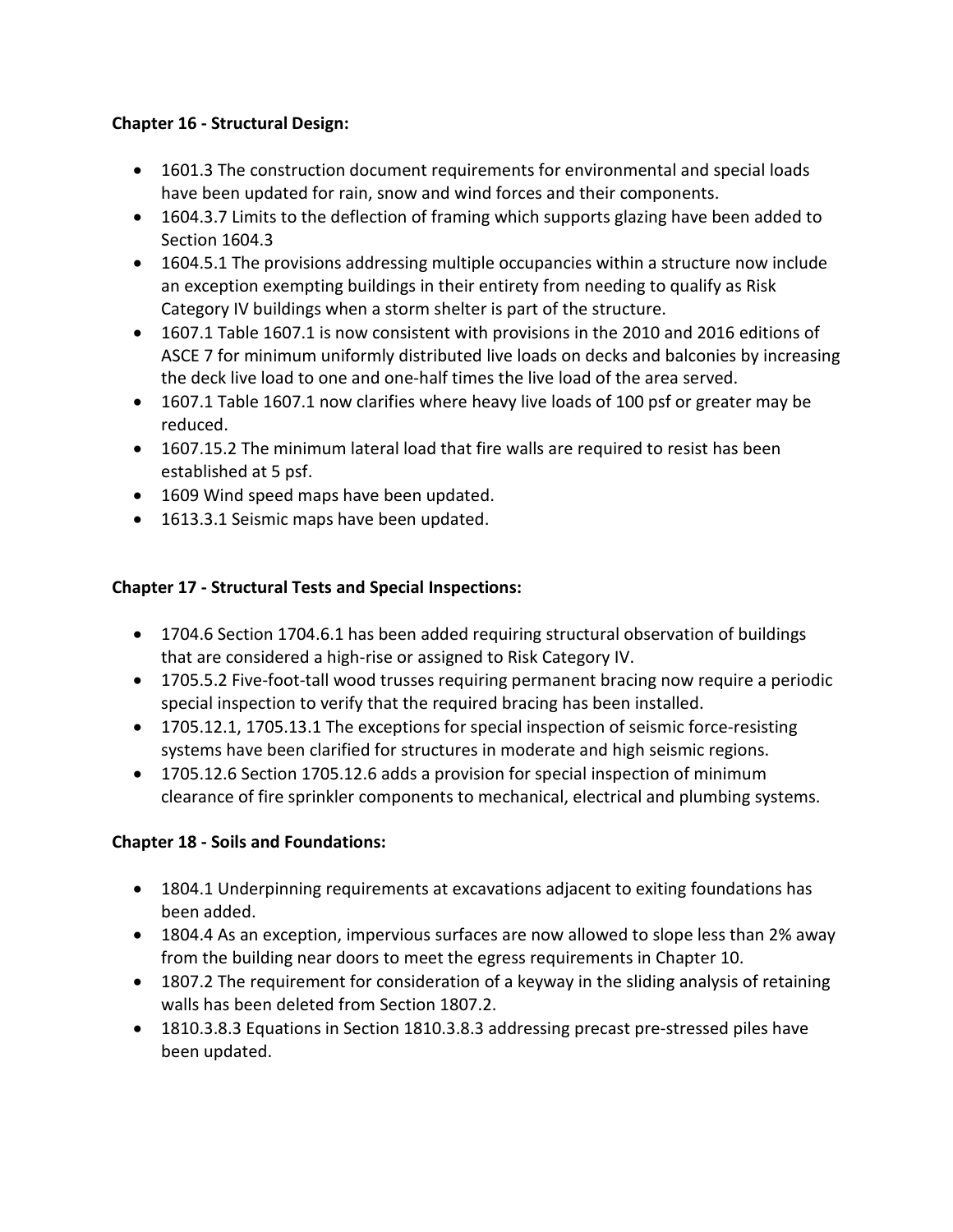### **Chapter 22 - Steel:**

- 2207.1 The 2015 edition of the combined SjI-100, Standard Specification for K-Series, and DLH Series Open Web Steel Joist and Joist Girders, is the new referenced standard for steel joists.
- 2209.2 Reference to the cantilevered storage rack standard, RMI ANSI/MH 16.3, has been added to clarify the characteristics, essential differences, and requirements for cantilevered storage racks.
- 2211 The 2015 editions of the AISI standards for cold-formed steel, including AISI S240, AISI S400, and AISI S202, have been referenced in the 2018 IBC.

# **Chapter 23 - Wood:**

- 2303.2.2 The types of chemical treatment allowed for fire-retardant-treated lumber have been clarified.
- 2306.6 Nails and staples are required to conform to the standard ASTM F 1667 including Supplement 1. In addition, minimum average bending moment values have been added for staples.
- 2304.9.3.2 A new alternative fastener schedule for construction of mechanically laminated decking has been added to the 2018 IBC giving equivalent power-driven fasteners for the 20-penny nail.
- 2304.10.1 The 2018 IBC and IRC are now aligned by requiring 8-penny common or ring shank nails when nailing 6 inches and 12 inches on center for roof sheathing.
- 2304.10.5 Staples in preservative-treated wood and fire-retardant-treated wood are now required to be made of stainless steel.
- 2304.11 The heavy timber provisions of Chapter 23 have been reorganized and the 2015 IBC table on engineered lumber dimensional equivalencies previously located in Section 602.4 has been moved into Section 2304.11.
- 2304.12.2.5, 2304.12.2.6 The provisions for permeable floors and roofs have been modified to require positive drainage of water and ventilation below the floor or roof to protect supporting wood construction.
- 2308.4.1.1(1) The header and girder spans for the exterior bearing wall table have been updated to allow No. 2 Southern Pine rather than a minimum No. 1 Southern Pine lumber.
- 2308.4.1.1(2) The header and girder spans for the interior bearing walls table have been updated to allow No. 2 Southern Pine for spans rather than No. 1 Southern Pine lumber. Building width is updated in the table as well, supplying span lengths for narrower building areas.
- 2308.5.5.1 Single-member lumber headers are now permitted in prescriptive wood framing.